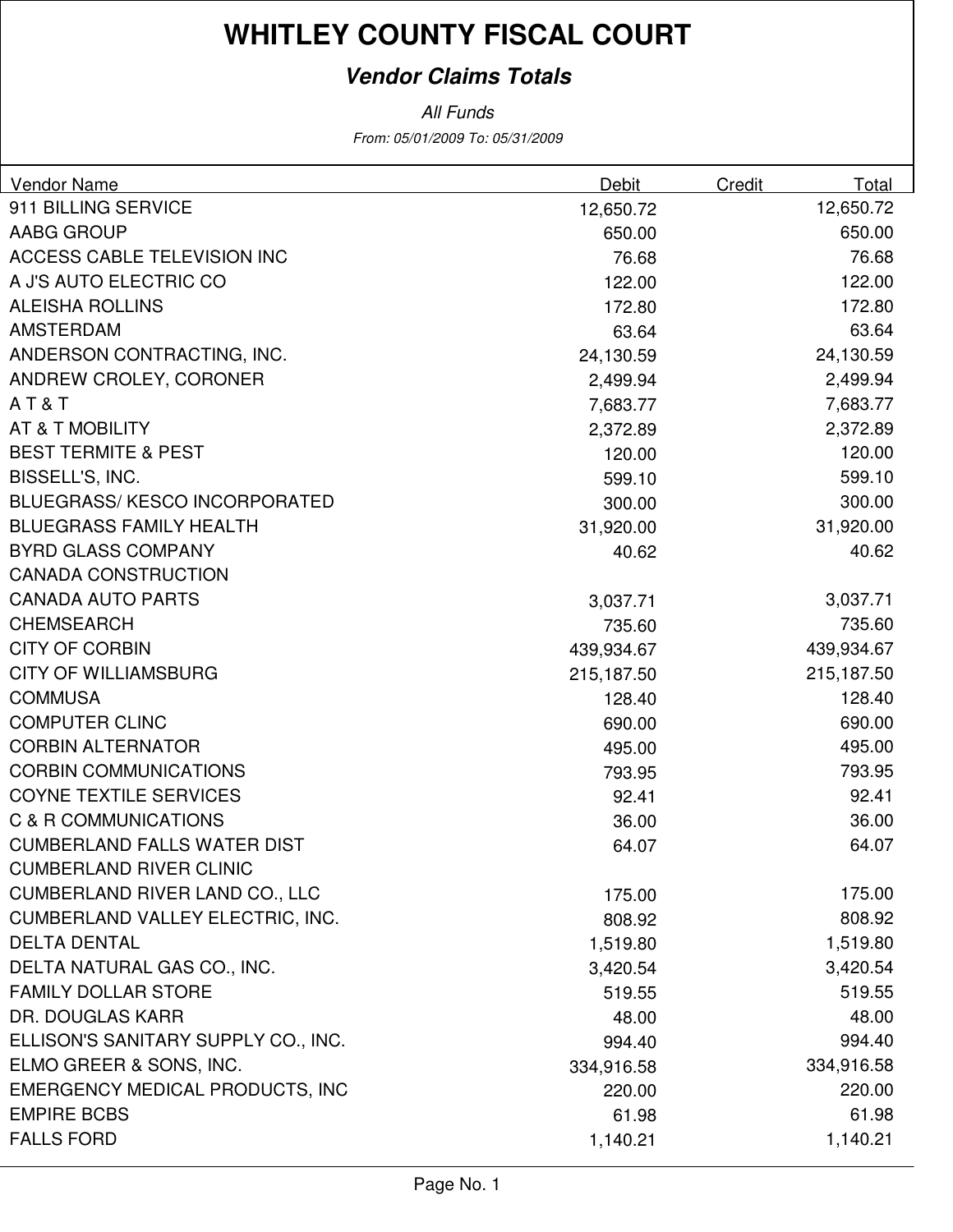### **Vendor Claims Totals**

All Funds

From: 05/01/2009 To: 05/31/2009

| <b>Vendor Name</b>                   | Debit     | Credit | Total     |
|--------------------------------------|-----------|--------|-----------|
| <b>FAULKNER AND TAYLOR</b>           | 936.77    |        | 936.77    |
| <b>FLEETONE</b>                      | 12,545.63 |        | 12,545.63 |
| FORT DEARBORN LIFE INSURANCE COMPANY | 167.58    |        | 167.58    |
| <b>G &amp; K SERVICES, INC</b>       | 1,241.05  |        | 1,241.05  |
| <b>GATEWAY COMPUTERS</b>             |           |        |           |
| <b>GATEWAY CHILDREN'S SERVICES</b>   | 2,923.91  |        | 2,923.91  |
| G & C SUPPLY CO. INC.                | 1,042.34  |        | 1,042.34  |
| <b>GLEN'S EMERGENCY EQUIPMENT</b>    | 650.00    |        | 650.00    |
| <b>G PAVING</b>                      | 1,250.00  |        | 1,250.00  |
| <b>GRETA PRICE</b>                   | 75.00     |        | 75.00     |
| G & S TIRE INC.                      | 57.50     |        | 57.50     |
| <b>HARVEY'S CHEVRON</b>              | 35.95     |        | 35.95     |
| <b>HEALTH PROFESSIONALS LLC</b>      | 11,773.58 |        | 11,773.58 |
| <b>HILLYARD</b>                      | 42.48     |        | 42.48     |
| HINKLE CONTRACTING CORPORATION       | 10,941.61 |        | 10,941.61 |
| <b>HOLSTON GASES</b>                 | 1,347.63  |        | 1,347.63  |
| <b>HYATT REGENCY</b>                 | 356.43    |        | 356.43    |
| WILLIAMSBURG IGA                     | 404.64    |        | 404.64    |
| INNOVATIVE COMMUNICATIONS, INC       | 89.99     |        | 89.99     |
| <b>IRENE PEACE</b>                   | 600.00    |        | 600.00    |
| JLG IDENTIFICATION SOLUTIONS, INC    | 39.99     |        | 39.99     |
| <b>JOE HILL ELECTRICAL</b>           | 7,092.50  |        | 7,092.50  |
| JOHNNY WHEELS OF WILLIAMSBURG, INC   | 1,393.32  |        | 1,393.32  |
| <b>JUDY BRIMM</b>                    | 286.76    |        | 286.76    |
| K A C O ALL LINES FUND               |           |        |           |
| KACO UNEMPLOYMENT INS. FUND          | 18,646.00 |        | 18,646.00 |
| KAY SCHWARTZ, COUNTY CLERK           | 6,391.65  |        | 6,391.65  |
| <b>KCJEA</b>                         |           |        |           |
| <b>KCJEA/KMCA</b>                    | 250.00    |        | 250.00    |
| <b>KCTCS-KY FIRE COMMISSION</b>      | 90.00     |        | 90.00     |
| <b>KELLWELL FOOD MANAGEMENT</b>      | 16,530.06 |        | 16,530.06 |
| <b>KEN MOBLEY, JAILER</b>            | 899.50    |        | 899.50    |
| KU                                   | 6,821.64  |        | 6,821.64  |
| <b>KIMBELL MIDWEST</b>               | 378.56    |        | 378.56    |
| KING'S TIRE RECYCLING INC            | 1,813.50  |        | 1,813.50  |
| KNOX-WHITLEY ANIMAL SHELTER, INC.    | 2,025.00  |        | 2,025.00  |
| <b>KOLA</b>                          | 150.00    |        | 150.00    |
| <b>KY OUTDOORSMAN</b>                | 49.99     |        | 49.99     |
| KENTUCKY RETIREMENT SYSTEM           | 243.00    |        | 243.00    |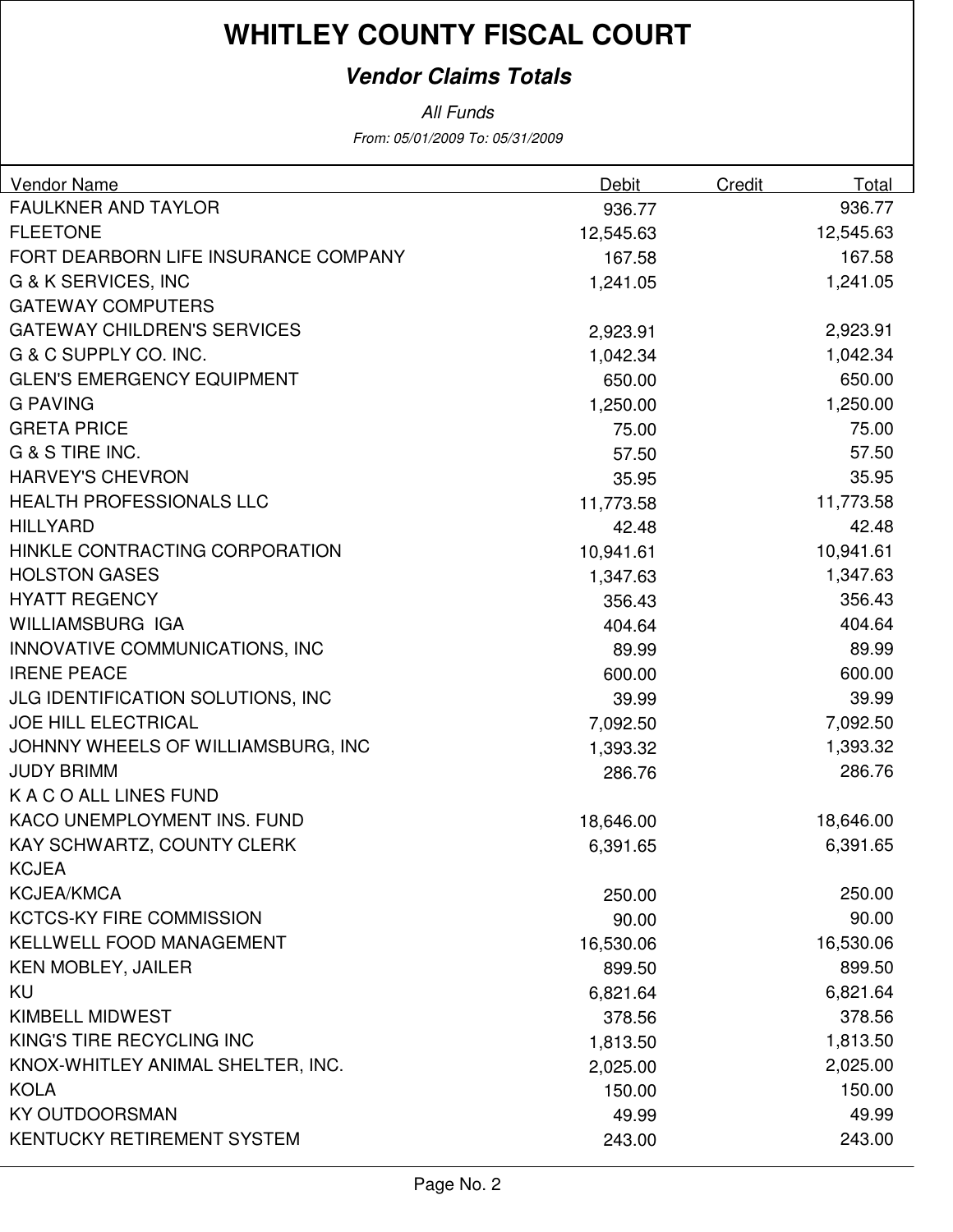### **Vendor Claims Totals**

All Funds

From: 05/01/2009 To: 05/31/2009

| <b>Vendor Name</b>                    | Debit     | Credit | Total     |
|---------------------------------------|-----------|--------|-----------|
| <b>KENTUCKY STATE TREASURER</b>       | 3,922.31  |        | 3,922.31  |
| <b>LAUREL RIDGE LANDFILL</b>          | 72.12     |        | 72.12     |
| LEXINGTON DOWNTOWN HOTEL & CONFERENCE | 586.52    |        | 586.52    |
| <b>LAWRENCE HODGE, SHERIFF</b>        | 3,977.36  |        | 3,977.36  |
| LIBERTY FLAG & SPECIALTY CO.          | 253.04    |        | 253.04    |
| <b>LONDON RADIO SERVICE</b>           | 2,598.30  |        | 2,598.30  |
| <b>LYTTLE'S TELEPHONE</b>             | 50.00     |        | 50.00     |
| <b>MAIDEN DRUG CO.</b>                | 603.96    |        | 603.96    |
| <b>MARILYN K. KINDER</b>              | 10.50     |        | 10.50     |
| <b>MARTHA LOGAN</b>                   | 716.58    |        | 716.58    |
| <b>MIKE BAIRD</b>                     | 250.02    |        | 250.02    |
| <b>MIKE SILER</b>                     | 487.62    |        | 487.62    |
| <b>MOBILE SATELLITE VENTURES</b>      | 77.31     |        | 77.31     |
| <b>NEWS JOURNAL</b>                   | 60.57     |        | 60.57     |
| NEWWAVE COMMUNICATIONS                | 35.74     |        | 35.74     |
| <b>OSCAR DAVENPORT</b>                | 783.32    |        | 783.32    |
| <b>OWENS AUTO PARTS</b>               | 125.75    |        | 125.75    |
| PAUL STEELY FORD                      | 42,580.56 |        | 42,580.56 |
| PHIL BRENNENSTUHL                     | 137.50    |        | 137.50    |
| POFF CARTING SERVICE                  | 7,690.70  |        | 7,690.70  |
| PREFERRED LAB SERVICE                 | 630.00    |        | 630.00    |
| PREWITT FARM SUPPLY                   | 130.93    |        | 130.93    |
| <b>QUALITY CARE AUTO SERVICE</b>      | 3,381.95  |        | 3,381.95  |
| <b>QUILL CORPORATION</b>              | 882.95    |        | 882.95    |
| <b>RADIO SHACK</b>                    | 389.96    |        | 389.96    |
| <b>RIVERSIDE PRODUCE</b>              | 476.08    |        | 476.08    |
| <b>ROGER WELLS</b>                    | 112.86    |        | 112.86    |
| <b>ROSS &amp; COMPANY PLLC</b>        | 15,000.00 |        | 15,000.00 |
| <b>ROY SILER</b>                      | 49.25     |        | 49.25     |
| SAFELITE AUTOGLASS                    | 244.53    |        | 244.53    |
| <b>WANDA SIMONS, CPA</b>              | 2,025.00  |        | 2,025.00  |
| SIMPLEX TIME RECORDER CO.             |           |        |           |
| SIMPLEX GRINNELL LP                   | 1,835.00  |        | 1,835.00  |
| <b>SMITH'S AUTO SERVICE</b>           | 1,778.10  |        | 1,778.10  |
| <b>SMITH'S TOWING SERVICE</b>         | 75.00     |        | 75.00     |
| SOUTHEASTERN EMERGENCY EQUIP.         | 190.00    |        | 190.00    |
| SOUTHEASTERN KY MAINTENANCE           | 3,520.00  |        | 3,520.00  |
| SOUTH EASTERN JANITORIAL SUPPLY       | 931.93    |        | 931.93    |
| STERICYCLE, INC.                      | 392.42    |        | 392.42    |